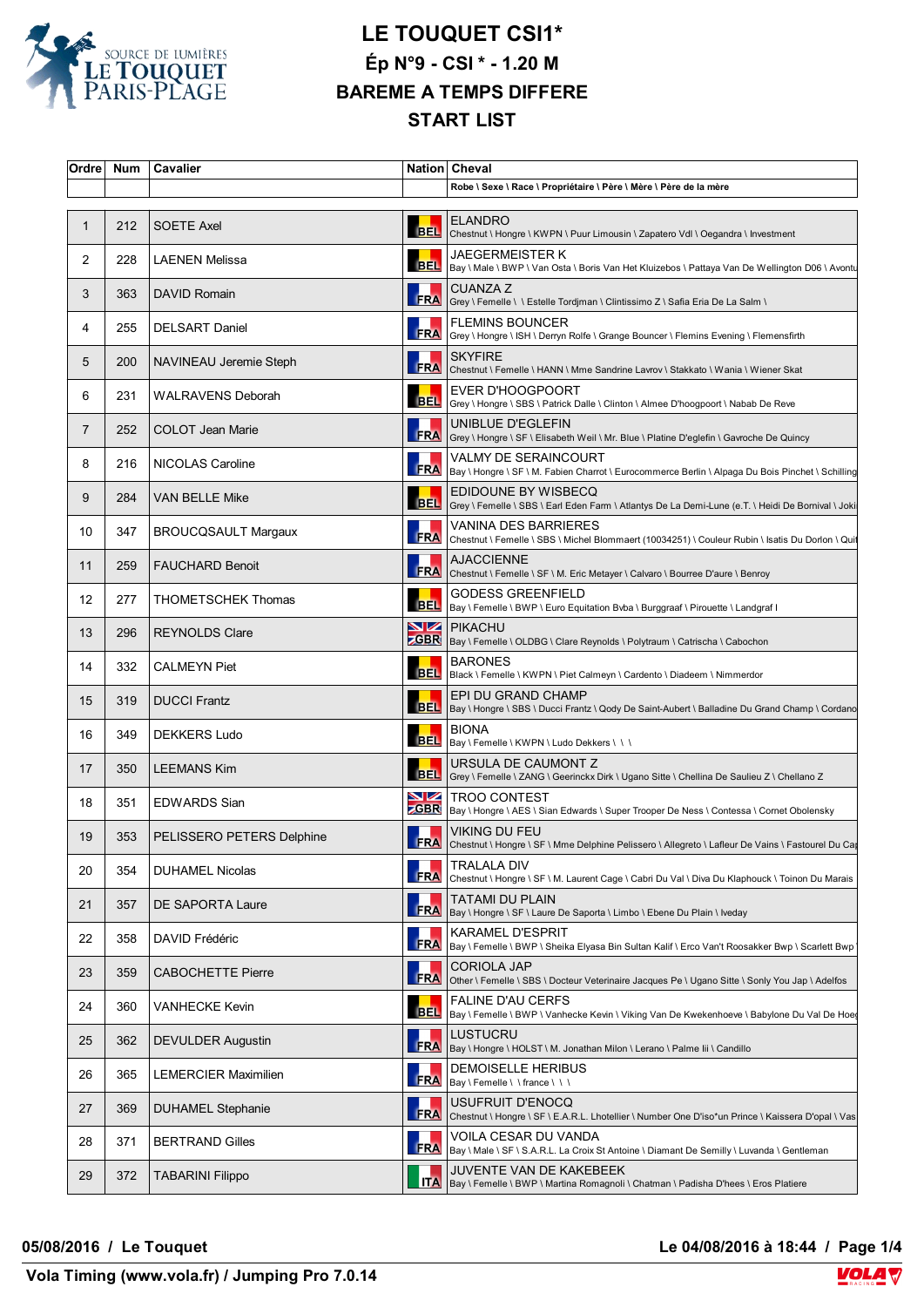| Robe \ Sexe \ Race \ Propriétaire \ Père \ Mère \ Père de la mère<br>STAELLA DU DONJON<br>203<br>LE GAUDU Margerie<br>FRA   Bay \ Femelle \ SF \ Ecurie Guillon Olivier \ Flipper D'elle \ Jaella Du Donjon \ Diamant De Semilly<br>MILL RIVER<br>205<br><b>WHITAKER Joanne</b><br><b>ZGBR</b> Grey \ Femelle \ AES \ CLARE WHITAKER \ PEPPERMILL \ POSHRAT \ STANHOPES DIDDICO<br>CATALINA DU TOULTIA Z<br>209<br><b>MERCENIER Gauthier</b><br>BEL   Bay \ Femelle \ ZANG \ Francois Piedboeuf \ Copin Van De Broy \ Shutterlady \ Silvio I<br>VENUS DES CHAILLES<br>218<br><b>LAMBERT Mathieu</b><br>FRA Other \ Femelle \ SF \ M. Eric Remy \ Damiro B*hn \ Linda De La See \ Rosire<br>VOLE PETIT RUSEUR<br><b>FLESCH Patrice</b><br>222<br>FRA   Bay \ Male \ SF \ M. Patrice Flesch \ Roccossifred \ Nikita La Rusee \ Rosire<br><b>ZEFIJROS</b><br>223<br><b>HOUZELLE Nicolas</b><br>FRA Other \ Femelle \ KWPN \ Madame Christine Schmitt \ Lupicor \ Salkure \ Conterno Grande<br><b>UPSTART</b><br><b>VAAST Eric</b><br>236<br>FRA Grey \ Femelle \ SF \ S.A.S. La Perelle \ Adelfos \ Dame Ricard \ Laudanum<br><b>VIACINTE DE MONTSEC</b><br>237<br><b>LESCAILLET Paul</b><br>FRA Chestnut \ Femelle \ SF \ S.A.R.L. Lescaillet \ Dollar Du Murier \ Etoile Du Chateau \ Le Tot De Se<br><b>VANPARCO DE NERON</b><br><b>LAMBERT Thomas</b><br>240<br>FRA   Bay \ Male \ SF \ Liste Rouge \ Parco \ Daisy Babiere \ Orival<br>ANTON VAN TAXANDRIA<br>241<br>DOZOT Philippe<br><b>BEL</b><br>Chestnut \ Hongre \ BWP \ Philippe Dozot \ Camus \ Iblesse V/h Langenshof \ Goldfisch De Lauze<br>OPOX DE LA CROIX<br>242<br><b>BILLARD Emy</b><br><b>FRA</b><br>Chestnut \ Hongre \ SF \ Mademoiselle Emy Billard \ Royal Feu Sf \ Romantica (be) Bwp \ Millar<br>VAS Y TOI<br>243<br><b>BARA Adrien</b><br>FRA   Bay \ Hongre \ \ Olivier Desutter \ Subotica Ps \ Grenn Day Aa \<br><b>LUCKY DU BINGARD</b><br>245<br>FIDRY Meghann<br>BEL Chestnut \ Hongre \ SF \ Mme Fidry Meghann \ Tu Viens Dorval \ Cloelia De Savigny \ Benroy<br>BASTALINA<br>248<br><b>ROUSSEL Florine</b><br>FRA Grey \ Femelle \ SBS \ S.N.C. Equicom \ Castelino Van De Helle \ Jonatana \ Argentinus<br>STEFANO DU BRECHE<br>250<br><b>LACHAMBRE Elise</b><br>FRA   Black \ Male \ SF \ Elise Lachambre \ Ninos \ Pocahontas \ Pacco<br><b>CITERMA B</b><br>262<br><b>CELIS Davy</b><br>BEL   Bay \ Femelle \ \ Celis Davy \ Crawford \ Wera li B \ Calvados<br><b>CAKEWALK</b><br>265<br><b>VIGNERON Sebastien</b><br>EBEL Bay \ Hongre \ KWPN \ De Vuyst Angélique \ Oklund \ Winning Mood \ Irco Miro<br>ENGELINA<br>268<br><b>SHAW Polly</b><br><b>ZGBR</b> Chestnut \ Femelle \ KWPN \ Polly Shaw \ Tangelo Van De Zuuthoeve \ Orinda \ Wellington<br>SIMILI DE LA BUQUEUSE<br><b>LAINE Alice</b><br>270<br>FRA Grey \ Femelle \ \ Mme Melissa Tapon \ Linaro*sl \ Flaque Des Marais \ Elvey Jarnac<br>UN DOLLAR DU TAILLIS PRE<br>272<br><b>TROIANI Tatiana</b><br>BEL Bay \ Hongre \ SBS \ Tatiana Troiani \ Dollar Du Murier \ Kermesse De Saint Michel \ Romanow V<br><b>VENUS D'HYRENCOURT</b><br>274<br><b>MERCENIER Luca</b><br>BEL   Bay \ Femelle \ SBS \ Lieven Van Decraen (10405899) \ Udancer Hero \ White Love D'hyrencour \<br>UPHELIA DH<br>275<br>DAOUT Chloé<br><b>BEL</b><br>Grey \ Femelle \ HOLST \ De Dwerse Hagen Bvba \ Lacapo \ Dynamik \ Grundyman Xx<br><b>ASTI DES VERGERS</b><br><b>COUNASSE Jerome</b><br>283<br>BEL   Bay \ Hongre \ ZANG \ Haras Des Vergers \ Argentinus \ Selina Des Vergers \ Darco<br>ZIG ZAG GP DU BOIS MADAME<br>288<br><b>BECKER Manon</b><br><b>BEL</b><br>Chestnut \ Femelle \ HOLST \ Beckbox Sprl \ Lord Z \ Ramona Xv \ Contender<br><b>GRIVOIS K</b><br>289<br><b>LHOIR Alissa</b><br><b>BEL</b><br>Other \ Hongre \ BWP \ Lhoir Xavier \ Mr. Blue \ Querelle Du Jour \ Feinschitt I Van De Richter<br>PANACHE D ARCHONFOSSE<br>290<br><b>RIDELLE Louis</b><br>BEL   Bay \ Femelle \ SCSL \ David Ridelle \ Paloubet Du Chateau \ Rineke \ Highline<br>KONTADOR VAN HD<br>291<br>VIZZINI Lucia<br>ITA   Bay \ Hongre \ BWP \ Lucia Vizzini & Joris De Braba \ Darco \ Candy \ Nabab De Reve<br>UXIA DE L'ETOILE<br>295<br><b>WILLAUME Florence</b><br>FRA  Bay \ Femelle \ SF \ S.A.R.L. Ecuries De L'etoile \ Conterno Grande \ Upsilone \ Frou Frou<br>DOLLY DOT DE PAEP Z<br>299<br>DE BELIE Daniel<br>BEL Chestnut \ Femelle \ ZANG \ De Belie-Blanckaert \ Douglas \ Charade Z \ Carthago Z<br>VANDA TIFFANY<br>300<br><b>REUTER Cyrielle</b> | Ordre | Num | Cavalier | Nation Cheval                                                                            |
|-------------------------------------------------------------------------------------------------------------------------------------------------------------------------------------------------------------------------------------------------------------------------------------------------------------------------------------------------------------------------------------------------------------------------------------------------------------------------------------------------------------------------------------------------------------------------------------------------------------------------------------------------------------------------------------------------------------------------------------------------------------------------------------------------------------------------------------------------------------------------------------------------------------------------------------------------------------------------------------------------------------------------------------------------------------------------------------------------------------------------------------------------------------------------------------------------------------------------------------------------------------------------------------------------------------------------------------------------------------------------------------------------------------------------------------------------------------------------------------------------------------------------------------------------------------------------------------------------------------------------------------------------------------------------------------------------------------------------------------------------------------------------------------------------------------------------------------------------------------------------------------------------------------------------------------------------------------------------------------------------------------------------------------------------------------------------------------------------------------------------------------------------------------------------------------------------------------------------------------------------------------------------------------------------------------------------------------------------------------------------------------------------------------------------------------------------------------------------------------------------------------------------------------------------------------------------------------------------------------------------------------------------------------------------------------------------------------------------------------------------------------------------------------------------------------------------------------------------------------------------------------------------------------------------------------------------------------------------------------------------------------------------------------------------------------------------------------------------------------------------------------------------------------------------------------------------------------------------------------------------------------------------------------------------------------------------------------------------------------------------------------------------------------------------------------------------------------------------------------------------------------------------------------------------------------------------------------------------------------------------------------------------------------------------------------------------------------------------------------------------------------------------------------------------------------------------------------------------------------------------------------------------------------------------------------------------------------------------------------------------------------------------------------------------------------------------------------------------------------------------------------------------------------------------------------------------------------------------------------------------------------------------------------------------------------------------------------------------------------------------------------------------------------------------------------------------------------------------------------------------------------|-------|-----|----------|------------------------------------------------------------------------------------------|
|                                                                                                                                                                                                                                                                                                                                                                                                                                                                                                                                                                                                                                                                                                                                                                                                                                                                                                                                                                                                                                                                                                                                                                                                                                                                                                                                                                                                                                                                                                                                                                                                                                                                                                                                                                                                                                                                                                                                                                                                                                                                                                                                                                                                                                                                                                                                                                                                                                                                                                                                                                                                                                                                                                                                                                                                                                                                                                                                                                                                                                                                                                                                                                                                                                                                                                                                                                                                                                                                                                                                                                                                                                                                                                                                                                                                                                                                                                                                                                                                                                                                                                                                                                                                                                                                                                                                                                                                                                                                                                             |       |     |          |                                                                                          |
|                                                                                                                                                                                                                                                                                                                                                                                                                                                                                                                                                                                                                                                                                                                                                                                                                                                                                                                                                                                                                                                                                                                                                                                                                                                                                                                                                                                                                                                                                                                                                                                                                                                                                                                                                                                                                                                                                                                                                                                                                                                                                                                                                                                                                                                                                                                                                                                                                                                                                                                                                                                                                                                                                                                                                                                                                                                                                                                                                                                                                                                                                                                                                                                                                                                                                                                                                                                                                                                                                                                                                                                                                                                                                                                                                                                                                                                                                                                                                                                                                                                                                                                                                                                                                                                                                                                                                                                                                                                                                                             | 30    |     |          |                                                                                          |
|                                                                                                                                                                                                                                                                                                                                                                                                                                                                                                                                                                                                                                                                                                                                                                                                                                                                                                                                                                                                                                                                                                                                                                                                                                                                                                                                                                                                                                                                                                                                                                                                                                                                                                                                                                                                                                                                                                                                                                                                                                                                                                                                                                                                                                                                                                                                                                                                                                                                                                                                                                                                                                                                                                                                                                                                                                                                                                                                                                                                                                                                                                                                                                                                                                                                                                                                                                                                                                                                                                                                                                                                                                                                                                                                                                                                                                                                                                                                                                                                                                                                                                                                                                                                                                                                                                                                                                                                                                                                                                             | 31    |     |          |                                                                                          |
|                                                                                                                                                                                                                                                                                                                                                                                                                                                                                                                                                                                                                                                                                                                                                                                                                                                                                                                                                                                                                                                                                                                                                                                                                                                                                                                                                                                                                                                                                                                                                                                                                                                                                                                                                                                                                                                                                                                                                                                                                                                                                                                                                                                                                                                                                                                                                                                                                                                                                                                                                                                                                                                                                                                                                                                                                                                                                                                                                                                                                                                                                                                                                                                                                                                                                                                                                                                                                                                                                                                                                                                                                                                                                                                                                                                                                                                                                                                                                                                                                                                                                                                                                                                                                                                                                                                                                                                                                                                                                                             | 32    |     |          |                                                                                          |
|                                                                                                                                                                                                                                                                                                                                                                                                                                                                                                                                                                                                                                                                                                                                                                                                                                                                                                                                                                                                                                                                                                                                                                                                                                                                                                                                                                                                                                                                                                                                                                                                                                                                                                                                                                                                                                                                                                                                                                                                                                                                                                                                                                                                                                                                                                                                                                                                                                                                                                                                                                                                                                                                                                                                                                                                                                                                                                                                                                                                                                                                                                                                                                                                                                                                                                                                                                                                                                                                                                                                                                                                                                                                                                                                                                                                                                                                                                                                                                                                                                                                                                                                                                                                                                                                                                                                                                                                                                                                                                             | 33    |     |          |                                                                                          |
|                                                                                                                                                                                                                                                                                                                                                                                                                                                                                                                                                                                                                                                                                                                                                                                                                                                                                                                                                                                                                                                                                                                                                                                                                                                                                                                                                                                                                                                                                                                                                                                                                                                                                                                                                                                                                                                                                                                                                                                                                                                                                                                                                                                                                                                                                                                                                                                                                                                                                                                                                                                                                                                                                                                                                                                                                                                                                                                                                                                                                                                                                                                                                                                                                                                                                                                                                                                                                                                                                                                                                                                                                                                                                                                                                                                                                                                                                                                                                                                                                                                                                                                                                                                                                                                                                                                                                                                                                                                                                                             | 34    |     |          |                                                                                          |
|                                                                                                                                                                                                                                                                                                                                                                                                                                                                                                                                                                                                                                                                                                                                                                                                                                                                                                                                                                                                                                                                                                                                                                                                                                                                                                                                                                                                                                                                                                                                                                                                                                                                                                                                                                                                                                                                                                                                                                                                                                                                                                                                                                                                                                                                                                                                                                                                                                                                                                                                                                                                                                                                                                                                                                                                                                                                                                                                                                                                                                                                                                                                                                                                                                                                                                                                                                                                                                                                                                                                                                                                                                                                                                                                                                                                                                                                                                                                                                                                                                                                                                                                                                                                                                                                                                                                                                                                                                                                                                             | 35    |     |          |                                                                                          |
|                                                                                                                                                                                                                                                                                                                                                                                                                                                                                                                                                                                                                                                                                                                                                                                                                                                                                                                                                                                                                                                                                                                                                                                                                                                                                                                                                                                                                                                                                                                                                                                                                                                                                                                                                                                                                                                                                                                                                                                                                                                                                                                                                                                                                                                                                                                                                                                                                                                                                                                                                                                                                                                                                                                                                                                                                                                                                                                                                                                                                                                                                                                                                                                                                                                                                                                                                                                                                                                                                                                                                                                                                                                                                                                                                                                                                                                                                                                                                                                                                                                                                                                                                                                                                                                                                                                                                                                                                                                                                                             | 36    |     |          |                                                                                          |
|                                                                                                                                                                                                                                                                                                                                                                                                                                                                                                                                                                                                                                                                                                                                                                                                                                                                                                                                                                                                                                                                                                                                                                                                                                                                                                                                                                                                                                                                                                                                                                                                                                                                                                                                                                                                                                                                                                                                                                                                                                                                                                                                                                                                                                                                                                                                                                                                                                                                                                                                                                                                                                                                                                                                                                                                                                                                                                                                                                                                                                                                                                                                                                                                                                                                                                                                                                                                                                                                                                                                                                                                                                                                                                                                                                                                                                                                                                                                                                                                                                                                                                                                                                                                                                                                                                                                                                                                                                                                                                             | 37    |     |          |                                                                                          |
|                                                                                                                                                                                                                                                                                                                                                                                                                                                                                                                                                                                                                                                                                                                                                                                                                                                                                                                                                                                                                                                                                                                                                                                                                                                                                                                                                                                                                                                                                                                                                                                                                                                                                                                                                                                                                                                                                                                                                                                                                                                                                                                                                                                                                                                                                                                                                                                                                                                                                                                                                                                                                                                                                                                                                                                                                                                                                                                                                                                                                                                                                                                                                                                                                                                                                                                                                                                                                                                                                                                                                                                                                                                                                                                                                                                                                                                                                                                                                                                                                                                                                                                                                                                                                                                                                                                                                                                                                                                                                                             | 38    |     |          |                                                                                          |
|                                                                                                                                                                                                                                                                                                                                                                                                                                                                                                                                                                                                                                                                                                                                                                                                                                                                                                                                                                                                                                                                                                                                                                                                                                                                                                                                                                                                                                                                                                                                                                                                                                                                                                                                                                                                                                                                                                                                                                                                                                                                                                                                                                                                                                                                                                                                                                                                                                                                                                                                                                                                                                                                                                                                                                                                                                                                                                                                                                                                                                                                                                                                                                                                                                                                                                                                                                                                                                                                                                                                                                                                                                                                                                                                                                                                                                                                                                                                                                                                                                                                                                                                                                                                                                                                                                                                                                                                                                                                                                             | 39    |     |          |                                                                                          |
|                                                                                                                                                                                                                                                                                                                                                                                                                                                                                                                                                                                                                                                                                                                                                                                                                                                                                                                                                                                                                                                                                                                                                                                                                                                                                                                                                                                                                                                                                                                                                                                                                                                                                                                                                                                                                                                                                                                                                                                                                                                                                                                                                                                                                                                                                                                                                                                                                                                                                                                                                                                                                                                                                                                                                                                                                                                                                                                                                                                                                                                                                                                                                                                                                                                                                                                                                                                                                                                                                                                                                                                                                                                                                                                                                                                                                                                                                                                                                                                                                                                                                                                                                                                                                                                                                                                                                                                                                                                                                                             | 40    |     |          |                                                                                          |
|                                                                                                                                                                                                                                                                                                                                                                                                                                                                                                                                                                                                                                                                                                                                                                                                                                                                                                                                                                                                                                                                                                                                                                                                                                                                                                                                                                                                                                                                                                                                                                                                                                                                                                                                                                                                                                                                                                                                                                                                                                                                                                                                                                                                                                                                                                                                                                                                                                                                                                                                                                                                                                                                                                                                                                                                                                                                                                                                                                                                                                                                                                                                                                                                                                                                                                                                                                                                                                                                                                                                                                                                                                                                                                                                                                                                                                                                                                                                                                                                                                                                                                                                                                                                                                                                                                                                                                                                                                                                                                             | 41    |     |          |                                                                                          |
|                                                                                                                                                                                                                                                                                                                                                                                                                                                                                                                                                                                                                                                                                                                                                                                                                                                                                                                                                                                                                                                                                                                                                                                                                                                                                                                                                                                                                                                                                                                                                                                                                                                                                                                                                                                                                                                                                                                                                                                                                                                                                                                                                                                                                                                                                                                                                                                                                                                                                                                                                                                                                                                                                                                                                                                                                                                                                                                                                                                                                                                                                                                                                                                                                                                                                                                                                                                                                                                                                                                                                                                                                                                                                                                                                                                                                                                                                                                                                                                                                                                                                                                                                                                                                                                                                                                                                                                                                                                                                                             | 42    |     |          |                                                                                          |
|                                                                                                                                                                                                                                                                                                                                                                                                                                                                                                                                                                                                                                                                                                                                                                                                                                                                                                                                                                                                                                                                                                                                                                                                                                                                                                                                                                                                                                                                                                                                                                                                                                                                                                                                                                                                                                                                                                                                                                                                                                                                                                                                                                                                                                                                                                                                                                                                                                                                                                                                                                                                                                                                                                                                                                                                                                                                                                                                                                                                                                                                                                                                                                                                                                                                                                                                                                                                                                                                                                                                                                                                                                                                                                                                                                                                                                                                                                                                                                                                                                                                                                                                                                                                                                                                                                                                                                                                                                                                                                             | 43    |     |          |                                                                                          |
|                                                                                                                                                                                                                                                                                                                                                                                                                                                                                                                                                                                                                                                                                                                                                                                                                                                                                                                                                                                                                                                                                                                                                                                                                                                                                                                                                                                                                                                                                                                                                                                                                                                                                                                                                                                                                                                                                                                                                                                                                                                                                                                                                                                                                                                                                                                                                                                                                                                                                                                                                                                                                                                                                                                                                                                                                                                                                                                                                                                                                                                                                                                                                                                                                                                                                                                                                                                                                                                                                                                                                                                                                                                                                                                                                                                                                                                                                                                                                                                                                                                                                                                                                                                                                                                                                                                                                                                                                                                                                                             | 44    |     |          |                                                                                          |
|                                                                                                                                                                                                                                                                                                                                                                                                                                                                                                                                                                                                                                                                                                                                                                                                                                                                                                                                                                                                                                                                                                                                                                                                                                                                                                                                                                                                                                                                                                                                                                                                                                                                                                                                                                                                                                                                                                                                                                                                                                                                                                                                                                                                                                                                                                                                                                                                                                                                                                                                                                                                                                                                                                                                                                                                                                                                                                                                                                                                                                                                                                                                                                                                                                                                                                                                                                                                                                                                                                                                                                                                                                                                                                                                                                                                                                                                                                                                                                                                                                                                                                                                                                                                                                                                                                                                                                                                                                                                                                             | 45    |     |          |                                                                                          |
|                                                                                                                                                                                                                                                                                                                                                                                                                                                                                                                                                                                                                                                                                                                                                                                                                                                                                                                                                                                                                                                                                                                                                                                                                                                                                                                                                                                                                                                                                                                                                                                                                                                                                                                                                                                                                                                                                                                                                                                                                                                                                                                                                                                                                                                                                                                                                                                                                                                                                                                                                                                                                                                                                                                                                                                                                                                                                                                                                                                                                                                                                                                                                                                                                                                                                                                                                                                                                                                                                                                                                                                                                                                                                                                                                                                                                                                                                                                                                                                                                                                                                                                                                                                                                                                                                                                                                                                                                                                                                                             | 46    |     |          |                                                                                          |
|                                                                                                                                                                                                                                                                                                                                                                                                                                                                                                                                                                                                                                                                                                                                                                                                                                                                                                                                                                                                                                                                                                                                                                                                                                                                                                                                                                                                                                                                                                                                                                                                                                                                                                                                                                                                                                                                                                                                                                                                                                                                                                                                                                                                                                                                                                                                                                                                                                                                                                                                                                                                                                                                                                                                                                                                                                                                                                                                                                                                                                                                                                                                                                                                                                                                                                                                                                                                                                                                                                                                                                                                                                                                                                                                                                                                                                                                                                                                                                                                                                                                                                                                                                                                                                                                                                                                                                                                                                                                                                             | 47    |     |          |                                                                                          |
|                                                                                                                                                                                                                                                                                                                                                                                                                                                                                                                                                                                                                                                                                                                                                                                                                                                                                                                                                                                                                                                                                                                                                                                                                                                                                                                                                                                                                                                                                                                                                                                                                                                                                                                                                                                                                                                                                                                                                                                                                                                                                                                                                                                                                                                                                                                                                                                                                                                                                                                                                                                                                                                                                                                                                                                                                                                                                                                                                                                                                                                                                                                                                                                                                                                                                                                                                                                                                                                                                                                                                                                                                                                                                                                                                                                                                                                                                                                                                                                                                                                                                                                                                                                                                                                                                                                                                                                                                                                                                                             | 48    |     |          |                                                                                          |
|                                                                                                                                                                                                                                                                                                                                                                                                                                                                                                                                                                                                                                                                                                                                                                                                                                                                                                                                                                                                                                                                                                                                                                                                                                                                                                                                                                                                                                                                                                                                                                                                                                                                                                                                                                                                                                                                                                                                                                                                                                                                                                                                                                                                                                                                                                                                                                                                                                                                                                                                                                                                                                                                                                                                                                                                                                                                                                                                                                                                                                                                                                                                                                                                                                                                                                                                                                                                                                                                                                                                                                                                                                                                                                                                                                                                                                                                                                                                                                                                                                                                                                                                                                                                                                                                                                                                                                                                                                                                                                             | 49    |     |          |                                                                                          |
|                                                                                                                                                                                                                                                                                                                                                                                                                                                                                                                                                                                                                                                                                                                                                                                                                                                                                                                                                                                                                                                                                                                                                                                                                                                                                                                                                                                                                                                                                                                                                                                                                                                                                                                                                                                                                                                                                                                                                                                                                                                                                                                                                                                                                                                                                                                                                                                                                                                                                                                                                                                                                                                                                                                                                                                                                                                                                                                                                                                                                                                                                                                                                                                                                                                                                                                                                                                                                                                                                                                                                                                                                                                                                                                                                                                                                                                                                                                                                                                                                                                                                                                                                                                                                                                                                                                                                                                                                                                                                                             | 50    |     |          |                                                                                          |
|                                                                                                                                                                                                                                                                                                                                                                                                                                                                                                                                                                                                                                                                                                                                                                                                                                                                                                                                                                                                                                                                                                                                                                                                                                                                                                                                                                                                                                                                                                                                                                                                                                                                                                                                                                                                                                                                                                                                                                                                                                                                                                                                                                                                                                                                                                                                                                                                                                                                                                                                                                                                                                                                                                                                                                                                                                                                                                                                                                                                                                                                                                                                                                                                                                                                                                                                                                                                                                                                                                                                                                                                                                                                                                                                                                                                                                                                                                                                                                                                                                                                                                                                                                                                                                                                                                                                                                                                                                                                                                             | 51    |     |          |                                                                                          |
|                                                                                                                                                                                                                                                                                                                                                                                                                                                                                                                                                                                                                                                                                                                                                                                                                                                                                                                                                                                                                                                                                                                                                                                                                                                                                                                                                                                                                                                                                                                                                                                                                                                                                                                                                                                                                                                                                                                                                                                                                                                                                                                                                                                                                                                                                                                                                                                                                                                                                                                                                                                                                                                                                                                                                                                                                                                                                                                                                                                                                                                                                                                                                                                                                                                                                                                                                                                                                                                                                                                                                                                                                                                                                                                                                                                                                                                                                                                                                                                                                                                                                                                                                                                                                                                                                                                                                                                                                                                                                                             | 52    |     |          |                                                                                          |
|                                                                                                                                                                                                                                                                                                                                                                                                                                                                                                                                                                                                                                                                                                                                                                                                                                                                                                                                                                                                                                                                                                                                                                                                                                                                                                                                                                                                                                                                                                                                                                                                                                                                                                                                                                                                                                                                                                                                                                                                                                                                                                                                                                                                                                                                                                                                                                                                                                                                                                                                                                                                                                                                                                                                                                                                                                                                                                                                                                                                                                                                                                                                                                                                                                                                                                                                                                                                                                                                                                                                                                                                                                                                                                                                                                                                                                                                                                                                                                                                                                                                                                                                                                                                                                                                                                                                                                                                                                                                                                             | 53    |     |          |                                                                                          |
|                                                                                                                                                                                                                                                                                                                                                                                                                                                                                                                                                                                                                                                                                                                                                                                                                                                                                                                                                                                                                                                                                                                                                                                                                                                                                                                                                                                                                                                                                                                                                                                                                                                                                                                                                                                                                                                                                                                                                                                                                                                                                                                                                                                                                                                                                                                                                                                                                                                                                                                                                                                                                                                                                                                                                                                                                                                                                                                                                                                                                                                                                                                                                                                                                                                                                                                                                                                                                                                                                                                                                                                                                                                                                                                                                                                                                                                                                                                                                                                                                                                                                                                                                                                                                                                                                                                                                                                                                                                                                                             | 54    |     |          |                                                                                          |
|                                                                                                                                                                                                                                                                                                                                                                                                                                                                                                                                                                                                                                                                                                                                                                                                                                                                                                                                                                                                                                                                                                                                                                                                                                                                                                                                                                                                                                                                                                                                                                                                                                                                                                                                                                                                                                                                                                                                                                                                                                                                                                                                                                                                                                                                                                                                                                                                                                                                                                                                                                                                                                                                                                                                                                                                                                                                                                                                                                                                                                                                                                                                                                                                                                                                                                                                                                                                                                                                                                                                                                                                                                                                                                                                                                                                                                                                                                                                                                                                                                                                                                                                                                                                                                                                                                                                                                                                                                                                                                             | 55    |     |          |                                                                                          |
|                                                                                                                                                                                                                                                                                                                                                                                                                                                                                                                                                                                                                                                                                                                                                                                                                                                                                                                                                                                                                                                                                                                                                                                                                                                                                                                                                                                                                                                                                                                                                                                                                                                                                                                                                                                                                                                                                                                                                                                                                                                                                                                                                                                                                                                                                                                                                                                                                                                                                                                                                                                                                                                                                                                                                                                                                                                                                                                                                                                                                                                                                                                                                                                                                                                                                                                                                                                                                                                                                                                                                                                                                                                                                                                                                                                                                                                                                                                                                                                                                                                                                                                                                                                                                                                                                                                                                                                                                                                                                                             | 56    |     |          |                                                                                          |
|                                                                                                                                                                                                                                                                                                                                                                                                                                                                                                                                                                                                                                                                                                                                                                                                                                                                                                                                                                                                                                                                                                                                                                                                                                                                                                                                                                                                                                                                                                                                                                                                                                                                                                                                                                                                                                                                                                                                                                                                                                                                                                                                                                                                                                                                                                                                                                                                                                                                                                                                                                                                                                                                                                                                                                                                                                                                                                                                                                                                                                                                                                                                                                                                                                                                                                                                                                                                                                                                                                                                                                                                                                                                                                                                                                                                                                                                                                                                                                                                                                                                                                                                                                                                                                                                                                                                                                                                                                                                                                             | 57    |     |          |                                                                                          |
|                                                                                                                                                                                                                                                                                                                                                                                                                                                                                                                                                                                                                                                                                                                                                                                                                                                                                                                                                                                                                                                                                                                                                                                                                                                                                                                                                                                                                                                                                                                                                                                                                                                                                                                                                                                                                                                                                                                                                                                                                                                                                                                                                                                                                                                                                                                                                                                                                                                                                                                                                                                                                                                                                                                                                                                                                                                                                                                                                                                                                                                                                                                                                                                                                                                                                                                                                                                                                                                                                                                                                                                                                                                                                                                                                                                                                                                                                                                                                                                                                                                                                                                                                                                                                                                                                                                                                                                                                                                                                                             | 58    |     |          |                                                                                          |
|                                                                                                                                                                                                                                                                                                                                                                                                                                                                                                                                                                                                                                                                                                                                                                                                                                                                                                                                                                                                                                                                                                                                                                                                                                                                                                                                                                                                                                                                                                                                                                                                                                                                                                                                                                                                                                                                                                                                                                                                                                                                                                                                                                                                                                                                                                                                                                                                                                                                                                                                                                                                                                                                                                                                                                                                                                                                                                                                                                                                                                                                                                                                                                                                                                                                                                                                                                                                                                                                                                                                                                                                                                                                                                                                                                                                                                                                                                                                                                                                                                                                                                                                                                                                                                                                                                                                                                                                                                                                                                             | 59    |     |          | BEL Grey \ Femelle \ KWPN \ Genene Burnett & Sebastian Kap \ Cartano \ Okulocia \ Lord Z |

## **05/08/2016 / Le Touquet Le 04/08/2016 à 18:44 / Page 2/4**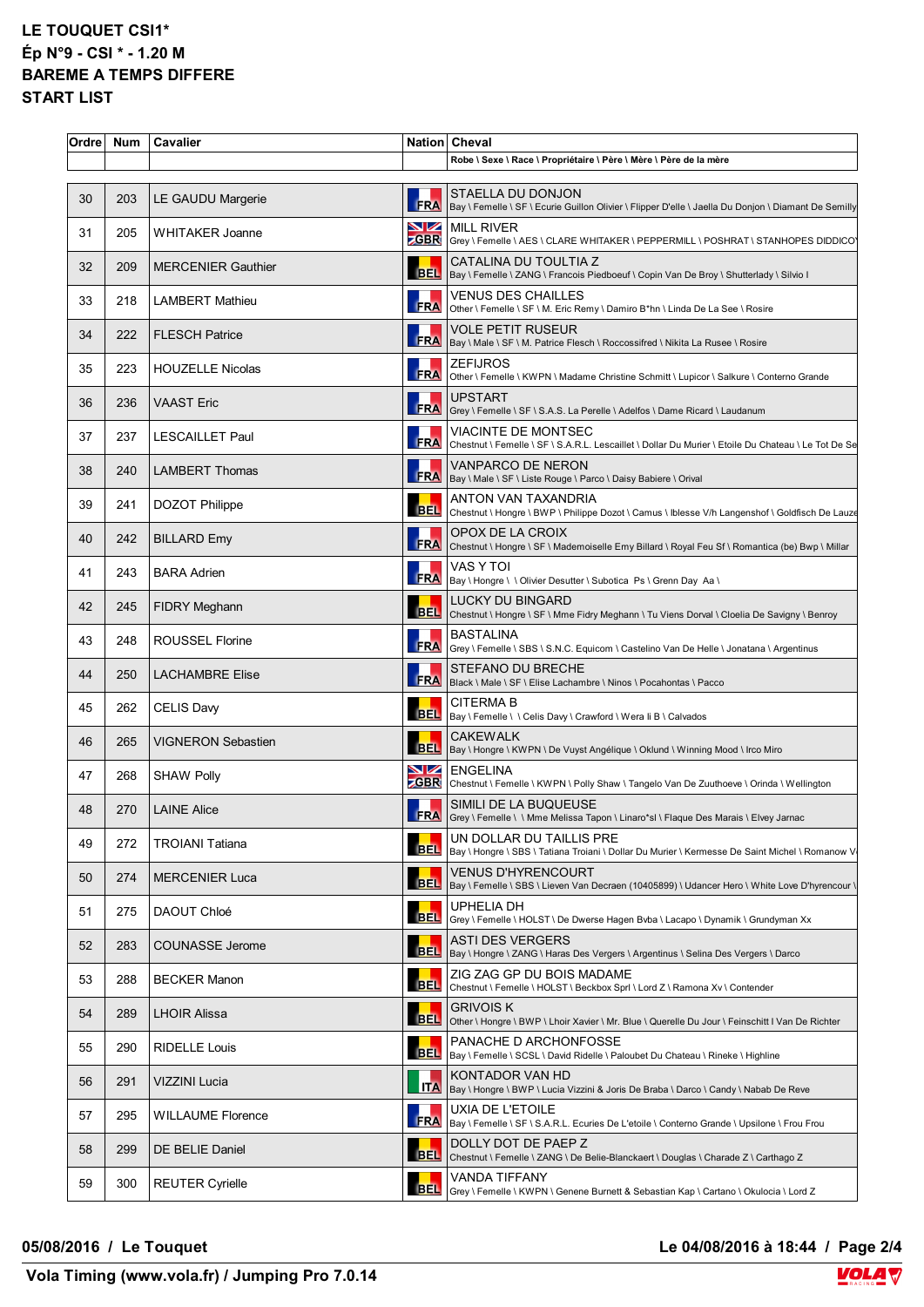| Ordre | <b>Num</b> | <b>Cavalier</b>            |            | Nation Cheval                                                                                                                       |
|-------|------------|----------------------------|------------|-------------------------------------------------------------------------------------------------------------------------------------|
|       |            |                            |            | Robe \ Sexe \ Race \ Propriétaire \ Père \ Mère \ Père de la mère                                                                   |
| 60    | 303        | <b>BECKER Noemie</b>       |            | <b>ZANZIBAR</b><br>BEL Grey \ Male \ KWPN \ Beckbox Sprl \ Berlin \ Rubana \ Lancelot                                               |
| 61    | 304        | <b>BEHAEGEL Thibaut</b>    |            | <b>TRUMAN DE VIRTON</b><br>BEL   Bay \ Hongre \ SF \ Bernard Behaegel \ Kashmir Van 't Schuttersho \ Quilia De Virton \ Arpad De \$ |
| 62    | 308        | <b>LEWIS Sarah</b>         | NZ.        | <b>BENNY</b><br>ZGBR Grey \ Hongre \ KWPN \ Rachel Gascoine \ Untouchable \ Safier \ Godfather                                      |
| 63    | 309        | <b>APPELTANS Elke</b>      |            | ANTARES V TER HILST<br>BEL Chestnut \ Male \ SBS \ Julie Mas \ Machno Carwyn \ Didi Van Ter Hilst \ Churchill                       |
| 64    | 311        | ANNETT Jane                |            | SIZ SLIGO HERMES TOUCH<br><b>ZGBR</b>   Bay \ Femelle \ ISH \ Roy Goodman \ Hermes De Reve \ Bay Touch \                            |
| 65    | 313        | <b>BLANQUIER Audrey</b>    |            | <b>VOLKAN DU FAUBOURG</b><br>FRA   Bay \ Male \ SF \ Mme Patricia Rappe \ Kannan \ Polka De Blagny \ Grenat De Grez                 |
| 66    | 316        | <b>SOETE Gauthier</b>      |            | <b>GOLD STAR</b><br>BEL Chestnut \ Hongre \ BWP \ Limousin Puur \ Lord Z \ Wokina \ Darco                                           |
| 67    | 317        | DI VITTORIO Caroline       |            | <b>ACTIVE</b><br>BEL Other \ Hongre \ KWPN \ Stanislas Di Vittorio \ No Limit \ Spirit \ Voltaire                                   |
| 68    | 322        | SOQUET Jonathan            |            | <b>ANIDIN</b><br>BEL   Bay \ Femelle \ KWPN \ Deminne \ Pacific \ Unidin \ Odermus R                                                |
| 69    | 325        | STAPPAERTS Danny           |            | CASCA BELLE 3 Z<br>BEL Grey \ Hongre \ ZANG \ 3 Invest \ Clearway \ Bonnibelle \ Carnute                                            |
| 70    | 328        | <b>DALLE</b> Louise        |            | <b>ECLIPSE D'HOOGPOORT</b><br>BEL   Bay \ Hongre \ SBS \ Patrick Dalle \ Numero Uno \ Oxane D'hoogpoort \ Nimmerdor                 |
| 71    | 331        | <b>PETIT Eleen</b>         |            | UNE DE LOUAN<br>FRA  Bay \ Femelle \ SF \ S.A.R.L. Equivalor \ Damiro B \ Indiana De Louan \ Alfa D'elle                            |
| 72    | 335        | <b>COOLS Gill</b>          |            | <b>WINSEY</b><br>BEL Chestnut \ Femelle \ KWPN \ Andy Cools \ Guidam \ Krisja \ Furore                                              |
| 73    | 336        | <b>CUBITT Sean</b>         |            | OAKS SCOTCH AND SODA<br><b>IRL</b> Other \ Male \ \ Alice Cameron \ Tacorde \ Raz Ma Taz Z \ Rappel Zappel                          |
| 74    | 341        | <b>WASTIAU Kevin</b>       |            | ELMOUT DE L'HERSE<br>BEL  Bay \ Male \ SBS \ Vervliet \ Copperfield Von Der Held \ Unic De L'herse \ Kashmir Van Schuttersh         |
| 75    | 213        | <b>SOETE Axel</b>          |            | AVANTI<br>BEL   Bay \ Femelle \ KWPN \ Puur Limousin \ Solitair \ Brunette \ Sultan                                                 |
| 76    | 229        | <b>LAENEN Melissa</b>      |            | <b>IN TIME</b><br>BEL Grey \ Hongre \ BWP \ Van Scharen Joke \ Winningmood Van De Arenberg \ Show-Time \ Aydin [                    |
| 77    | 381        | DAVID Romain               |            | VENEZUELA DU REVE<br>FRA Bay \ Femelle \ SF \ Monsieur YVES ROUZE \ CLINTON \ LADY DE MENARDIERE \ VAS Y DON                        |
| 78    | 257        | <b>DELSART</b> Daniel      |            | <b>DIAMANTS AURORA</b><br>FRA   Grey \ Femelle \ HANN \ Ingrid Wood \ Dirado \ Chance For Ever \ Chacco Blue                        |
| 79    | 202        | NAVINEAU Jeremie Steph     | <b>FRA</b> | <b>GOLDEN EYE</b><br>Bay \ Femelle \ HOLST \ M. Christophe Martin \ Numero Uno \ Zwingerin \ Caletto li                             |
| 80    | 232        | <b>WALRAVENS Deborah</b>   |            | <b>ELIA D'HOOGPOORT</b><br>BEL   Bay \ Hongre \ SBS \ Patrick Dalle \ Quincy Alias Quaprice \ Quetzal D'hoogpoort \ Vondeen         |
| 81    | 253        | COLOT Jean Marie           | <b>FRA</b> | <b>ACANTHE DES ARPENTS</b><br>Other \ Femelle \ SF \ M. Bertrand Guibert \ Kafka Brunemont \ Gaia Des Loups \ Quiniou               |
| 82    | 217        | <b>NICOLAS Caroline</b>    |            | VITALINE DES CAYAS<br>FRA Chestnut \ Femelle \ SBS \ Earl De P'aime - Mélody Marche \ Ogano Sitte (sbs) \ Manon De Bous             |
| 83    | 285        | VAN BELLE Mike             |            | CASINO ROYAL WATERSCHOOT Z<br>BEL Chestnut \ Hongre \ ZANG \ Agri- Patteet Lv \ Carpe Diem Vhw Z \ Taxi \ Royal Bravour L           |
| 84    | 346        | <b>BROUCQSAULT Margaux</b> | <b>FRA</b> | ATHENA D'EPIC<br>Bay \ Femelle \ SF \ S.A.R.L. E.P.I.C. \ Kashmir Van't Schuttersho \ Kyrielle De Here \ Veloce De \                |
| 85    | 260        | <b>FAUCHARD Benoit</b>     | <b>FRA</b> | SUCRE D'ORGE<br>Other \ Male \ \ Muriel Comte \ Kaolin D'elle \ Ibelle \                                                            |
| 86    | 278        | <b>THOMETSCHEK Thomas</b>  | <b>BEL</b> | HILOTTE VAN TENHAEGENDOORN<br>Black \ Hongre \ BWP \ Elly Baeten-Hulsmans \ Oklund \ Gyrica Van Geel \ Landwind                     |
| 87    | 298        | <b>REYNOLDS Clare</b>      | VZ         | CARAMEL WIJNGAARDHOEVE Z<br><b>ZGBR</b> Chestnut \ Hongre \ ZANG \ Clare Reynolds \ Chellano Z \ Rosalien \ Ahorn                   |
| 88    | 333        | <b>CALMEYN Piet</b>        |            | BORN TO WIN AP Z<br>BEL Grey \ Femelle \ ZANG \ Audenaert \ Bentley Van De Heffinck \ Ekita \ Upsilon Van De Heffinck               |
| 89    | 320        | <b>DUCCI Frantz</b>        |            | ATCHUM DE ROQUELINE<br>BEL   Bay \ Hongre \ SF \ Dislaire Michel \ Arko \ Orphee De Moens \ Papillon Rouge                          |

**05/08/2016 / Le Touquet Le 04/08/2016 à 18:44 / Page 3/4**